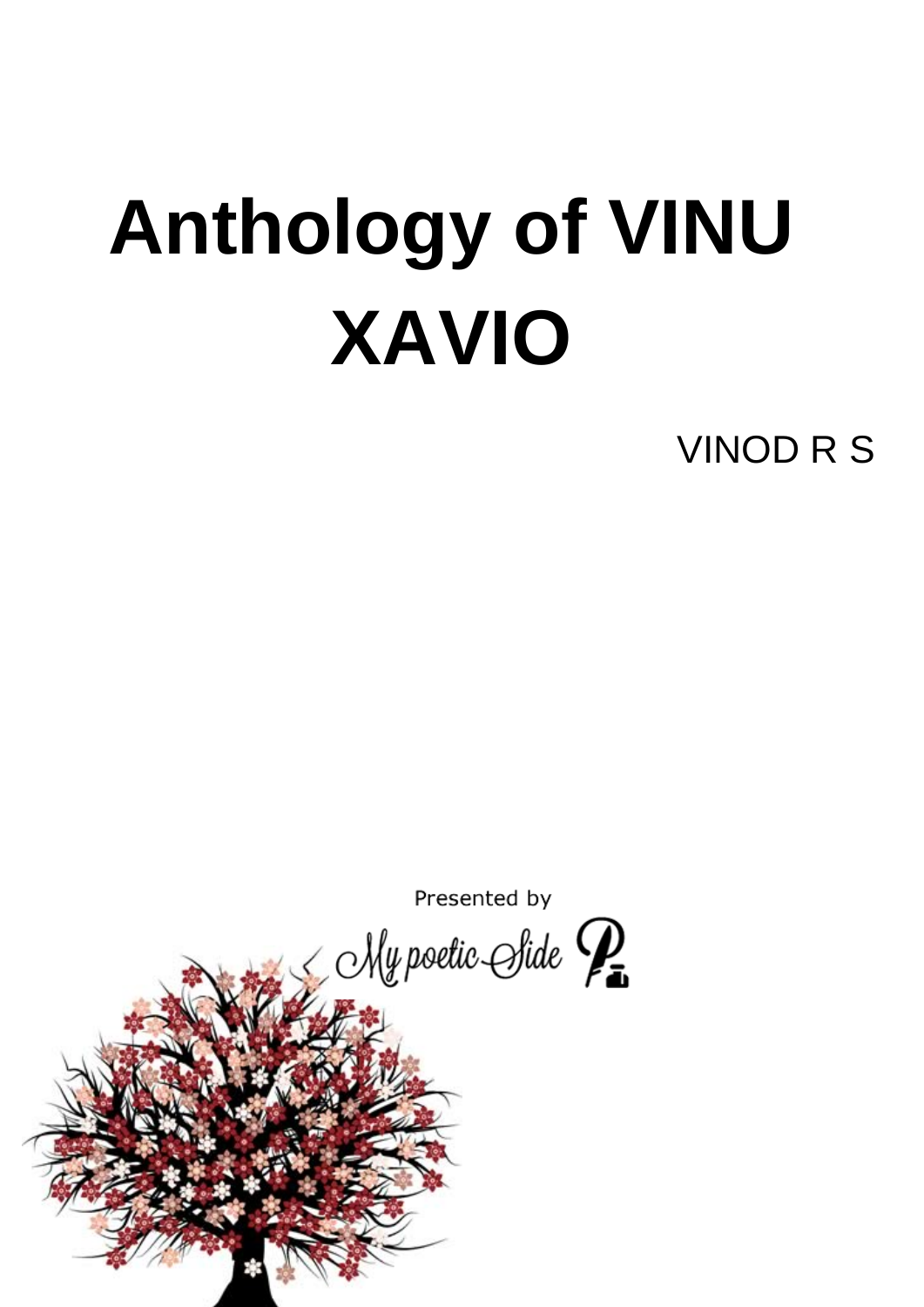#### **summary**

Wait! Thee My Love

AN ELEGY ON AN ANGEL'S DREAM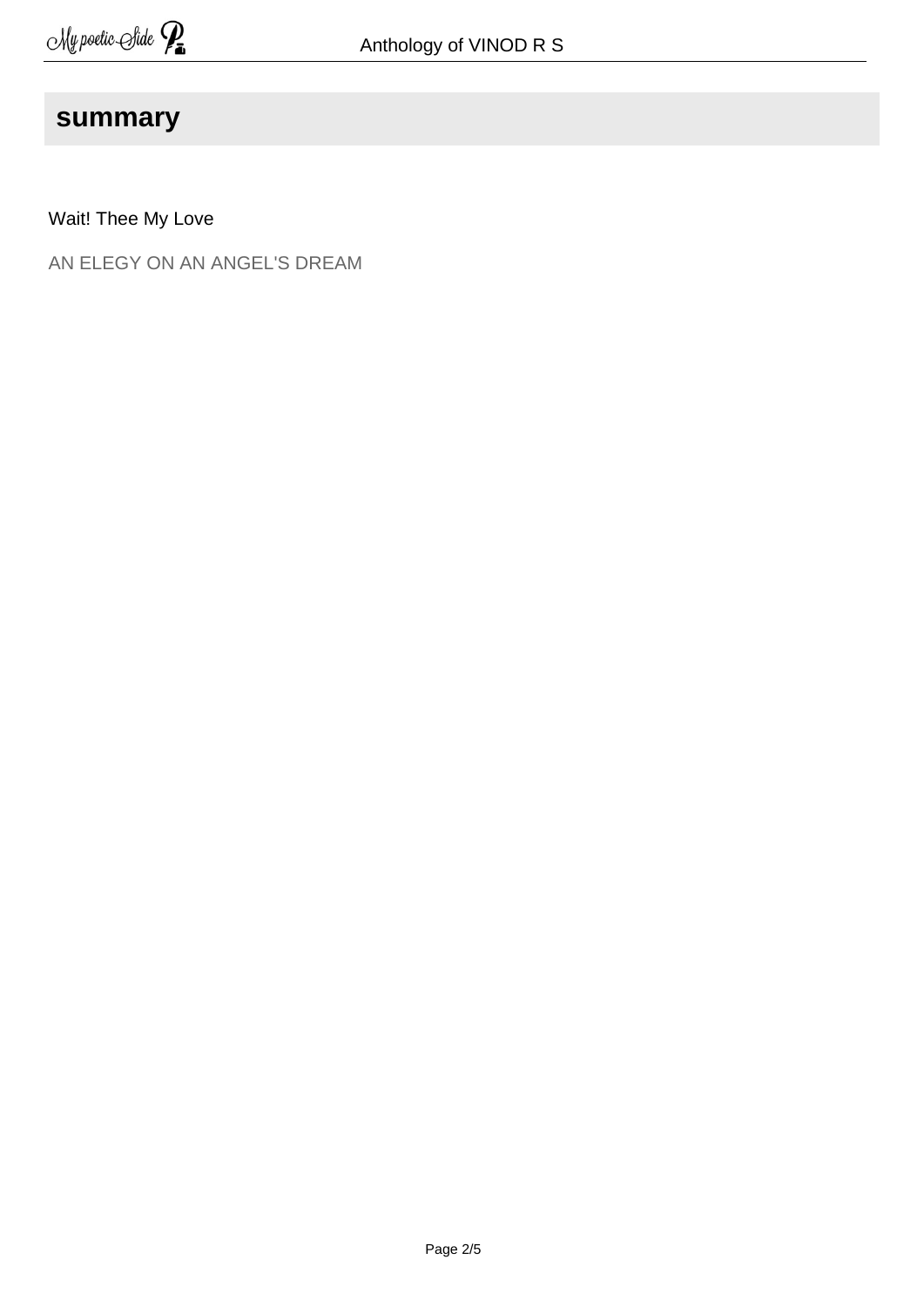#### **Wait! Thee My Love**

Beyond my life I'll be there Blessed with the death I had.......

Beyond my life I'll be with thee Beholding the bloom We cherished.....

Until then let me live In the life assigned .... Until then let me be a rune That whispers thy breath in tune

Wait till then Thee my breath.... Till I am Freed by death

Wait till then I behold my breath To play the tune For you my love

Forever with thee On 'n on 'n on 'n on....... Forever my dear On 'n on 'n on 'n on.......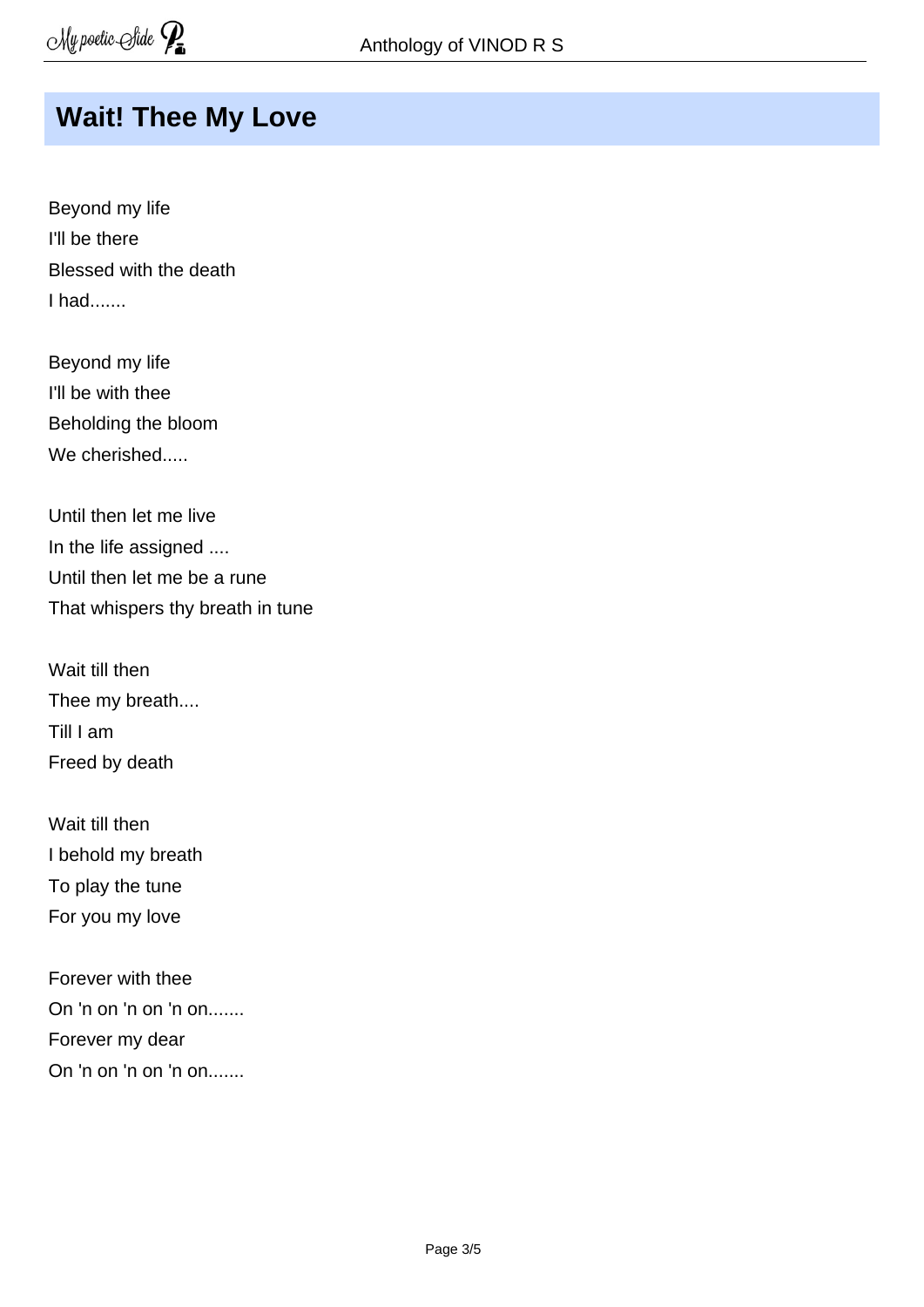### **AN ELEGY ON AN ANGEL'S DREAM**

**An Angel met the God in Peace And pledged her wish That she longs and loves To be with His people a while**

**Surprised was He and asked in smile "Sure are you and dare enough?" "Never had I or hereafter The one & only wish I have For they are the art of thy hand And want to be with them a while"**

**"Let thy desire bloom "blessed He She was born to man She was love and she was loved On her childhood days as Princess Great art her virtue for she art the art Great art her virtue for she sang her soul She was love and she was loved Nonetheless, none could hate her**

**Grown she up and refuged she was To imprint her shadows twice so fine Foster them with light so bright But darker the shadows till the end**

**The shadows grew big and bold Even to devour her alive in dark Tried she all the sort she could To live with them, a little more Only to teach how to love For she was love and she wasn't loved**